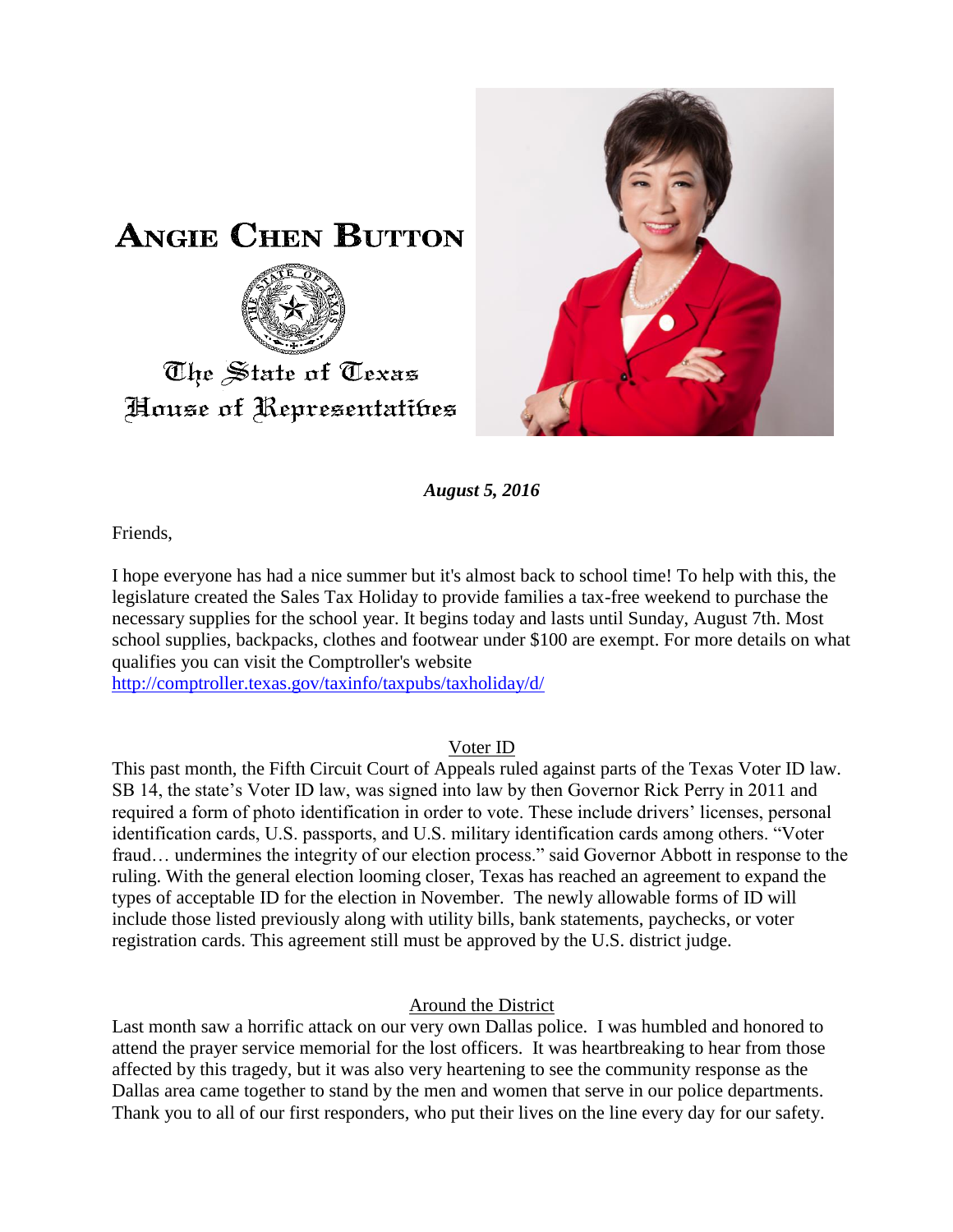## Senior Awareness Day

Last Friday, we held our Eighth Annual Senior Awareness Day at the Atrium in Garland. We had over 55 exhibitors with resources, products, and services geared towards senior citizens available at the event as well as 3 different entertainment groups, refreshments, and door prizes. Hundreds of senior citizens from Garland, Richardson, Sachse, Rowlett, and surrounding communities came out to take advantage of the amazing opportunities to converse with exhibitors and find out about local resources available to them. Many also came to enjoy the entertainment and fun of the morning in the company of other seniors. Local elected officials from Richardson, Garland, Sachse and Rowlett also stopped by the event to meet with constituents and to enjoy the festivities. Special thanks has to be given to the City of Garland for providing such a wonderful venue for the event, and to all of the wonderful volunteers that made the event possible. If you were unable to make it out to our Senior Awareness Day this year, I really hope you will be able to make it to next year's event in Richardson!



**Pictured with Rowlett Mayor Todd Gottel, Mayor Pro Tem Tammy Dana-Bashian, Garland Mayor Doug Athas, Councilman David Gibbons, Councilman Stephen Stanley, Sachse Councilman Cullen King, Councilman Brett Franks, Richardson Mayor Pro Tem Mark Solomon and Mayor Paul Voelker.**